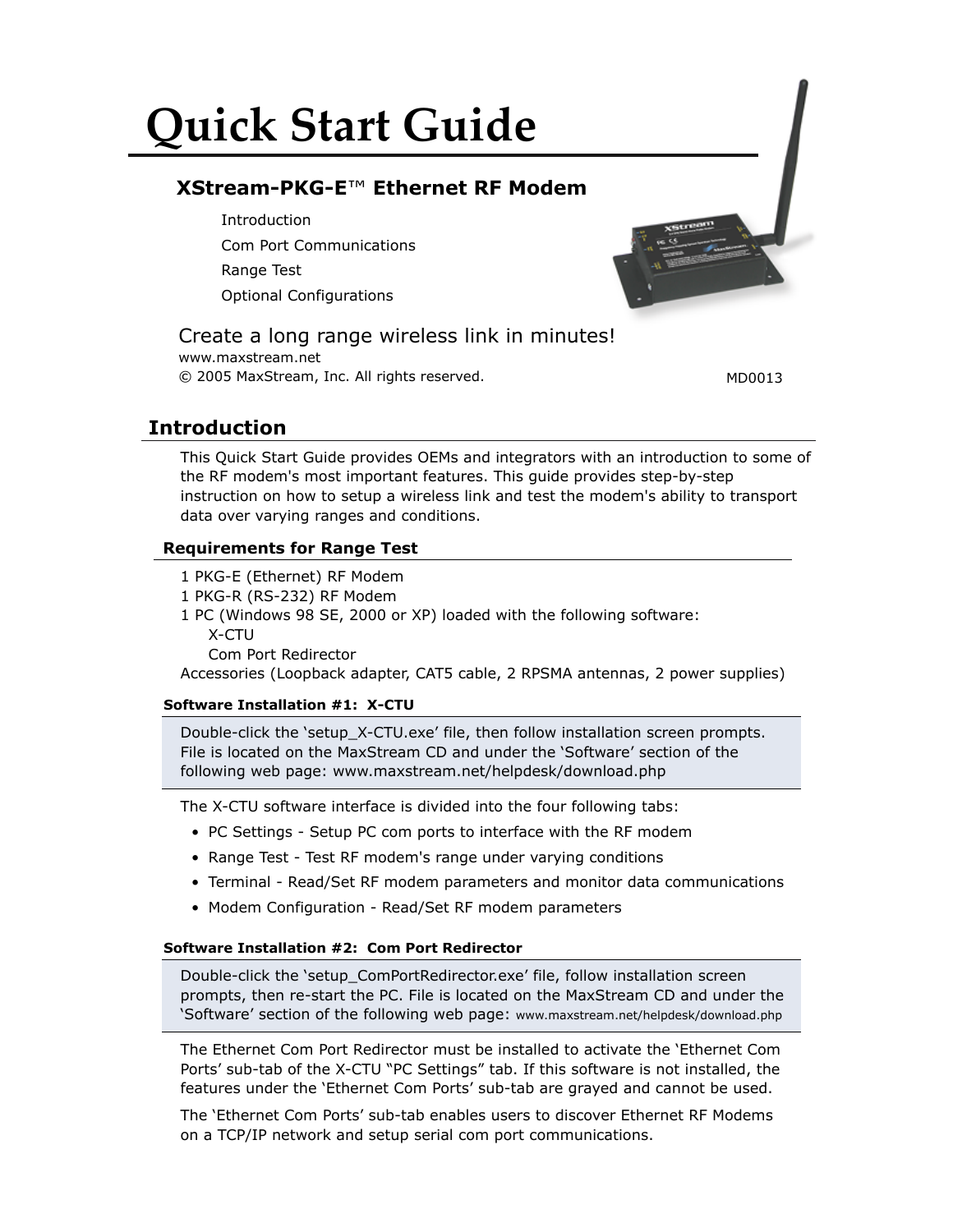# **Com Port Communications**

The X-CTU and Com Port Redirector software applications combine to facilitate data communications through a PC's Ethernet and com ports. A com port is not required for communicating to the Ethernet RF Modem, but is recommended as means of configuring and testing the modems.

## **Ethernet RF Modem Discovery**

The X-CTU Software can be used to search a local network and display Ethernet RF Modems found.

#### **Discover Ethernet RF Modem, redirect com port & assign IP address:**

1. Launch X-CTU Software and select the "PC Settings" tab; then select the 'Ethernet Com Ports' sub-tab [Figure 1].

--> After the Ethernet Com Port Redirector is installed (& PC is re-booted), a "Setup Com Port" dialog box will appear the first time the 'Ethernet Com Ports' sub-tab is selected.

2. Select 'OK' button.

 --> All discovered Ethernet RF Modems will be displayed in a new "Assign IP Address" dialog box.

- 3. Highlight one of the discovered Ethernet RF Modems (Modem's IP and hardware address are listed in the '... discovered Ethernet Modem' section).
- 4. Select 'OK' button.

 --> Newly assigned Ethernet Modem is listed under the 'Ethernet Com Ports' sub-tab and the first available com port is assigned to it.

- 5. Select 'Apply' button [Figure 1]. (Even though the Ethernet RF Modem appears in the 'Ethernet Com Port' list, the new com port cannot be used until changes are applied and the PC is re-booted.)
- 6. Re-boot the PC; then re-launch the X-CTU Software. The com port can now be used for Ethernet RF Modem communications.

| Figure 1. PC Settings tab of the X-CTU Software                                                                                                                                                                           |                                                        | <b>FEXCTU</b>                                                                                                                                                                                                                                                                                     | <b>REB</b>                                                                                                                                 |
|---------------------------------------------------------------------------------------------------------------------------------------------------------------------------------------------------------------------------|--------------------------------------------------------|---------------------------------------------------------------------------------------------------------------------------------------------------------------------------------------------------------------------------------------------------------------------------------------------------|--------------------------------------------------------------------------------------------------------------------------------------------|
| Baud Rate dropdown list -<br>Refer to the XStream RF Modem part number<br>to determine its fixed RF data rate (baud):<br>$X09-009 =$<br>$9600$ bps<br>$X09-019 =$<br>19200<br>$X24-009 =$<br>9600<br>$X24-019 =$<br>19200 | <b>List of Com Ports</b><br>Ethernet Com Ports sub-tab | PC Settings   Range Test   Terminal   Modem Configuration  <br>Com Port Selve-<br>Select Com Port<br>comparison for CONT<br>Host Setup   User Com Ports   Ethernet Com Ports  <br>Ethernet comport<br>IP Address<br>Com Port<br><b>Hardware Address</b><br>COM3<br>192168093<br>00 20 44 81 05 CE | <b>Baud</b><br>96230<br><b>NONE</b><br><b>Flow Control</b><br>Data Bits<br>NONE<br>Parity<br>Stop Biks<br>Test / Query<br>Status<br>On Ine |
| Remaining Default Values:<br>Flow Control<br>None<br>$=$<br>8<br>Data Bits<br>$=$<br>$=$ None<br>Parity<br>$=$ 1<br>Stop Bits                                                                                             | Apply button                                           | Delete Com Port<br>Information National: interface properties<br>IntelR) PRO/100 VE Network Connection - Packet Sche-<br>IP AANNAH<br>192108-0122<br>PMade<br>255, 255, 255, 0<br>192168.01<br>192108-05                                                                                          | Com Port Properties<br>New Com Port.<br>Diarges<br>Acciy<br>Discuss<br>Discover moderns                                                    |

## **Assign Static IP Address (Optional)**

If an Ethernet RF Modem resides on a DHCP network, it may become necessary to reconfigure a mapped com port any time an IP address is re-assigned by the DHCP server. Dynamic addressing is supported, but setting a static IP address can simplify the application. Follow the instructions in the Ethernet RF Modem product manual to explicitly assign a static IP to an Ethernet RF Modem.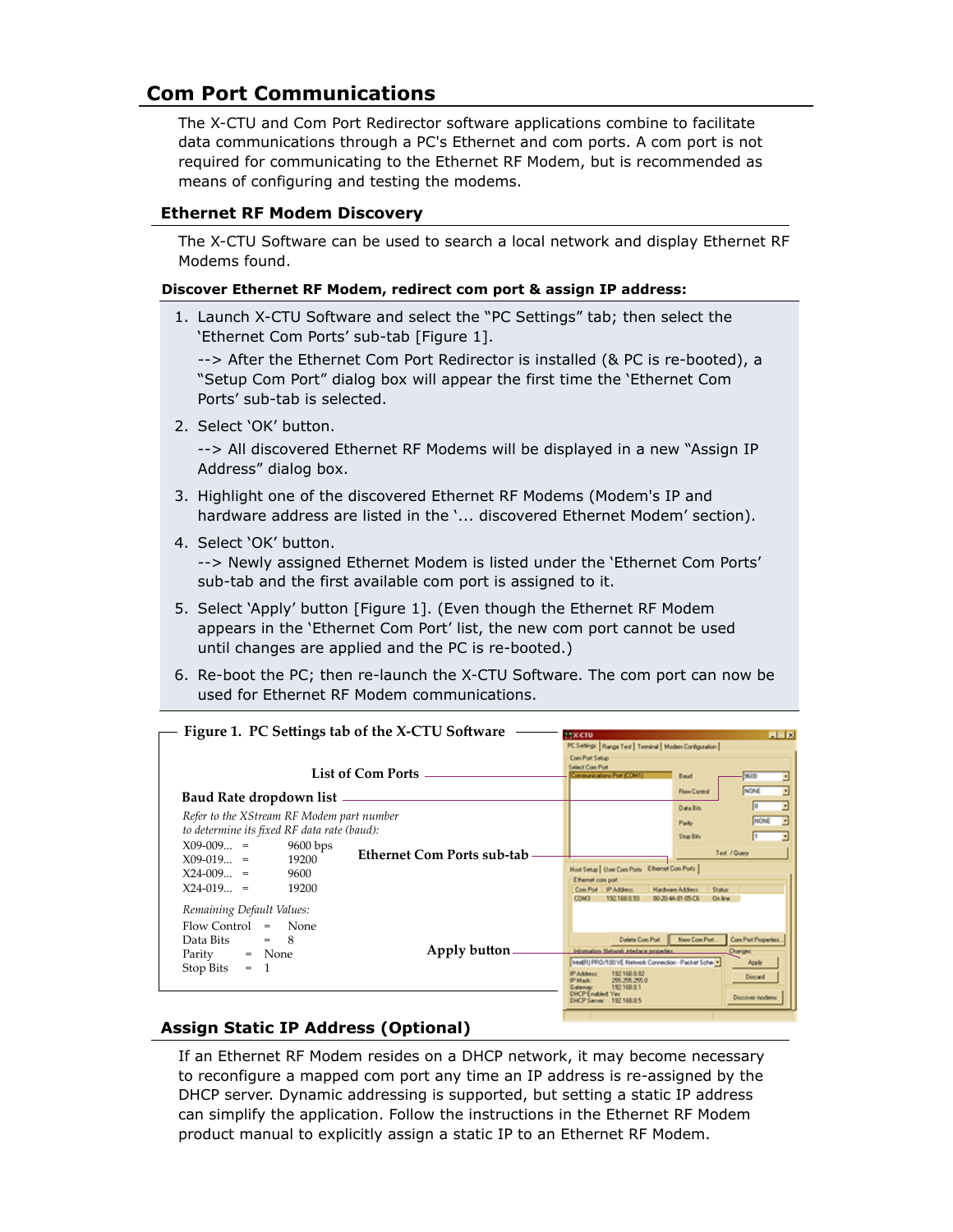## **Range Test**

Once the Ethernet RF Modem has been setup for com port communications, a wireless link between devices can be created for the transportation of data.

#### **Hardware Setup**

Using the components listed on page one of this quick start guide, assemble the hardware needed for the range test.

- 1. Connect a PKG-E (Ethernet) RF Modem and a PC to active Ethernet ports of the same local network using standard CAT5 cables [Figure 2].
- 2. Attach serial loopback adapter to the DB-9 serial connector of the PKG-R (RS-232) RF Modem. The adapter configures the PKG-R RF Modem to function as a repeater by looping serial data back into the modem for retransmission.
- 3. Configure the PKG-R RF Modem for RS-232 operation using the built-in DIP Switch. Dip Switch 1 should be ON (up) and the remaining switches should be OFF (down).



- 4. Attach RPSMA antennas to both RF Modems.
- 5. Power both RF Modems with power supplies (included w/ accessory packages).

#### **Figure 2. Hardware Setup for Range Test**



#### **Run Range Test**

1. Highlight the PC com port that was setup in the Ethernet RF Modem Discovery section [Figure 1 - 'Com Port Setup' section of the "PC Settings" tab].

 Select the PC com port baud rate from the 'Baud' dropdown list that matches the throughput data rate of the RF modems [Figure 1].

- 2. Select the "Range Test" tab [Figure 3].
- 3. Select the 'Start' button to begin range test.
- 4. Move the remote PKG-R (RS-232) away from the PKG-E (Ethernet) and observe packet information to determine the range of the wireless link.

| Figure 3. Range Test tab of the X-CTU Software | <b>HEIS</b><br><b>FEXICIO (COMI)</b>                                                                                                                                                                                                                                                                                                                                                                                                                                                                                                                                                                                                                                                                                 |  |
|------------------------------------------------|----------------------------------------------------------------------------------------------------------------------------------------------------------------------------------------------------------------------------------------------------------------------------------------------------------------------------------------------------------------------------------------------------------------------------------------------------------------------------------------------------------------------------------------------------------------------------------------------------------------------------------------------------------------------------------------------------------------------|--|
| Range Test tab                                 | PC Settings Range Test   Terminal   Modem Configuration  <br>Percent                                                                                                                                                                                                                                                                                                                                                                                                                                                                                                                                                                                                                                                 |  |
| Start / Stop button                            | 100.0<br>Start<br>R<br>š<br>Clear Stats<br>s<br>Advanced 333                                                                                                                                                                                                                                                                                                                                                                                                                                                                                                                                                                                                                                                         |  |
| Packet Information                             | Test<br>$\frac{6 \text{cod}}{48}$<br><b><i>G</i></b> Loop Back<br>Bad<br>σ<br>0123456709: 200038ABCD8FGHIZHLMNO<br>0123456789; J <= > 18ABCD SFORT FRIMAD<br>0123456709: J <<>>>>>>> 38ABCD BFGHI 7KLNNO<br>0123456703; J <<>>><>>>>38ABCD@FGHZ7KLMMO<br>0123456709; J <<>>><>>>>>>380CD SFGHIJKLMXX<br>0123456703; J <<>>>>>>>38ABCD BFGHI /NLMMO<br>0123456709   J <<>>><>>>>>>3880387081781880<br>0123456709; J <=> ? BABCD BFGHI /NLMNO<br>0123456769; J <<>>>>>>3880247081781880<br>0123456709: J <=> ? BABCD BFGHE TICLNNO<br>0123456709; J <=> 28ABCD BFORT FRIMAN<br>0123456709: J <<>>><>>>>>>> 28ABCD BFGHE FRLMMO<br>0123456703; ; <<>>><>>>>38ABCD 8FG8278LMM0<br>0123456709   J <=> 28ABCD SFGHZ 7KLMMO |  |
|                                                | 0123456709; J <<>>>>>>>38ABCD BFGHI JHLMNO<br>Transmit Receive<br>9000 8 N-1 FLOW NONE<br><b>COM1</b>                                                                                                                                                                                                                                                                                                                                                                                                                                                                                                                                                                                                                |  |